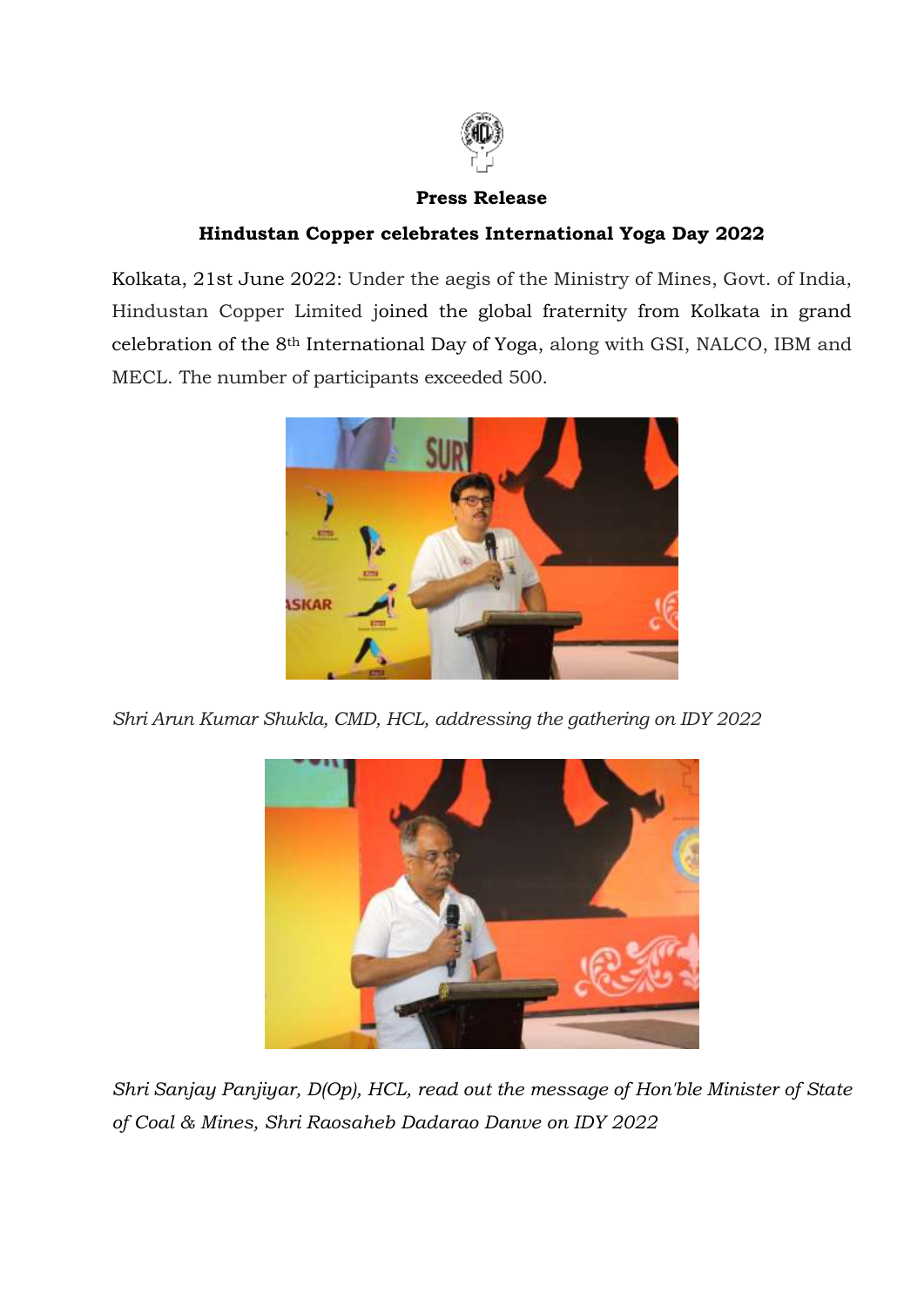



*Yoga session in progress*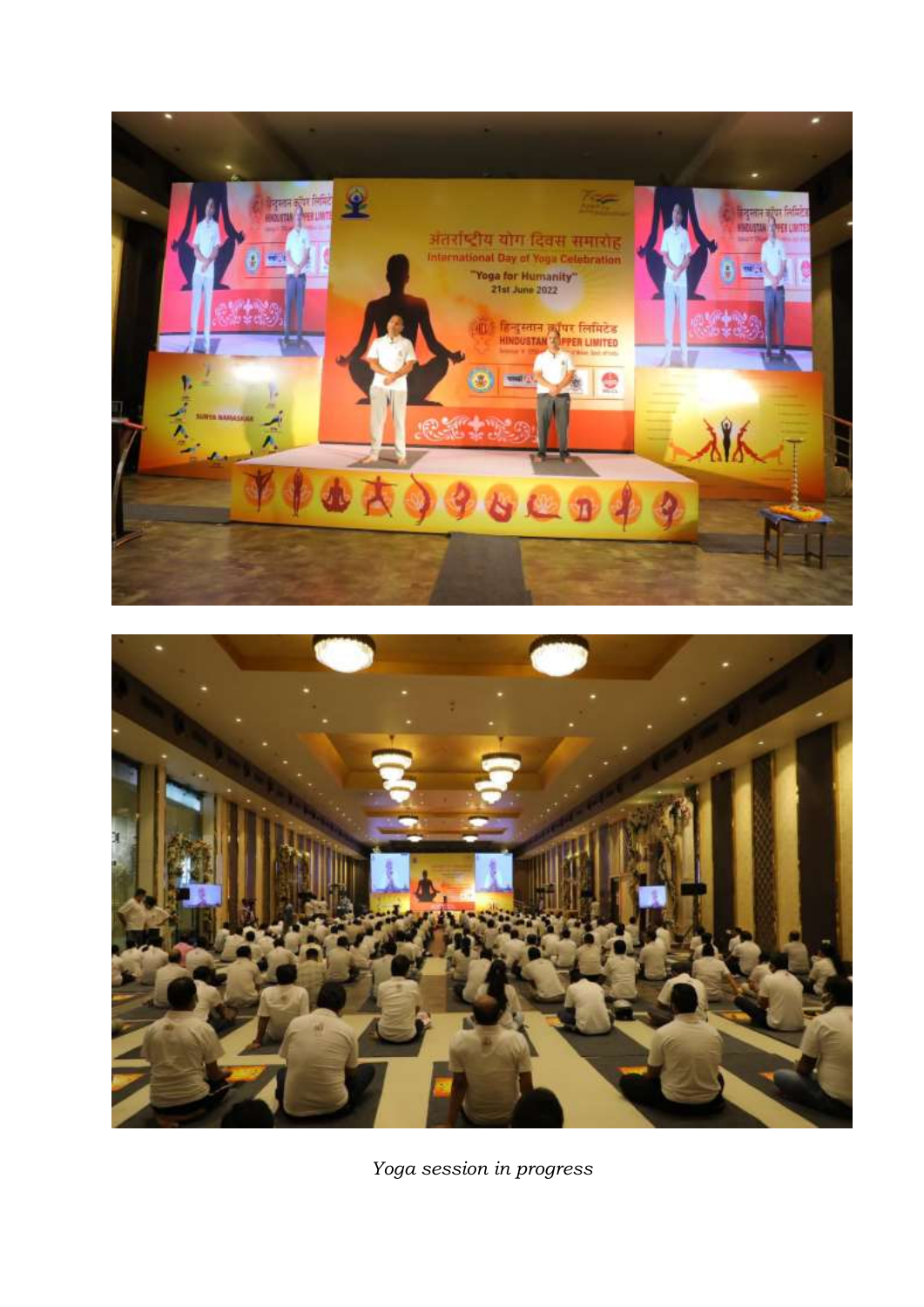The event was graced by the Chairman and Managing Director of HCL, Shri Arun Kumar Shukla, Director (Operations), Shri Sanjay Paniyar, Director (Mining), Shri Sanjiv Kumar Singh, CVO, Shri Subrata Sarkar along with Shri M. M. Powar, Additional Director General, GSI, Shri Sudipta Basu, Group General Manager, Nalco, Shri Rituparna Majumdar, Regional Mining Geologist, IBM, among others.

The speech of Hon'ble Prime Minister, Shri Narendra Modi, telecast from Mysuru was watched by the gathering on Live TV.

Shri Arun Kumar Shukla, CMD, HCL, read out the message of Shri Pralhad Joshi, Hon'ble Minister of Parliamentary Affairs, Coal and Mines, Govt. of India, on the International Day of Yoga. Shri Sanjay Panjiyar, D(Op), HCL, read out the message of Hon'ble Minister of State of Coal & Mines, Shri Raosaheb Dadarao Danve on the International Day of Yoga 2022.



*Shri Sanjiv Kumar Singh, Director Mining, HCL, offering the vote of thanks on IDY*

Demonstration of Yoga based on Common Yoga Protocol, as advised by the Ministry of Ayush, was conducted which was followed by Prabhat Pheri to generate awareness